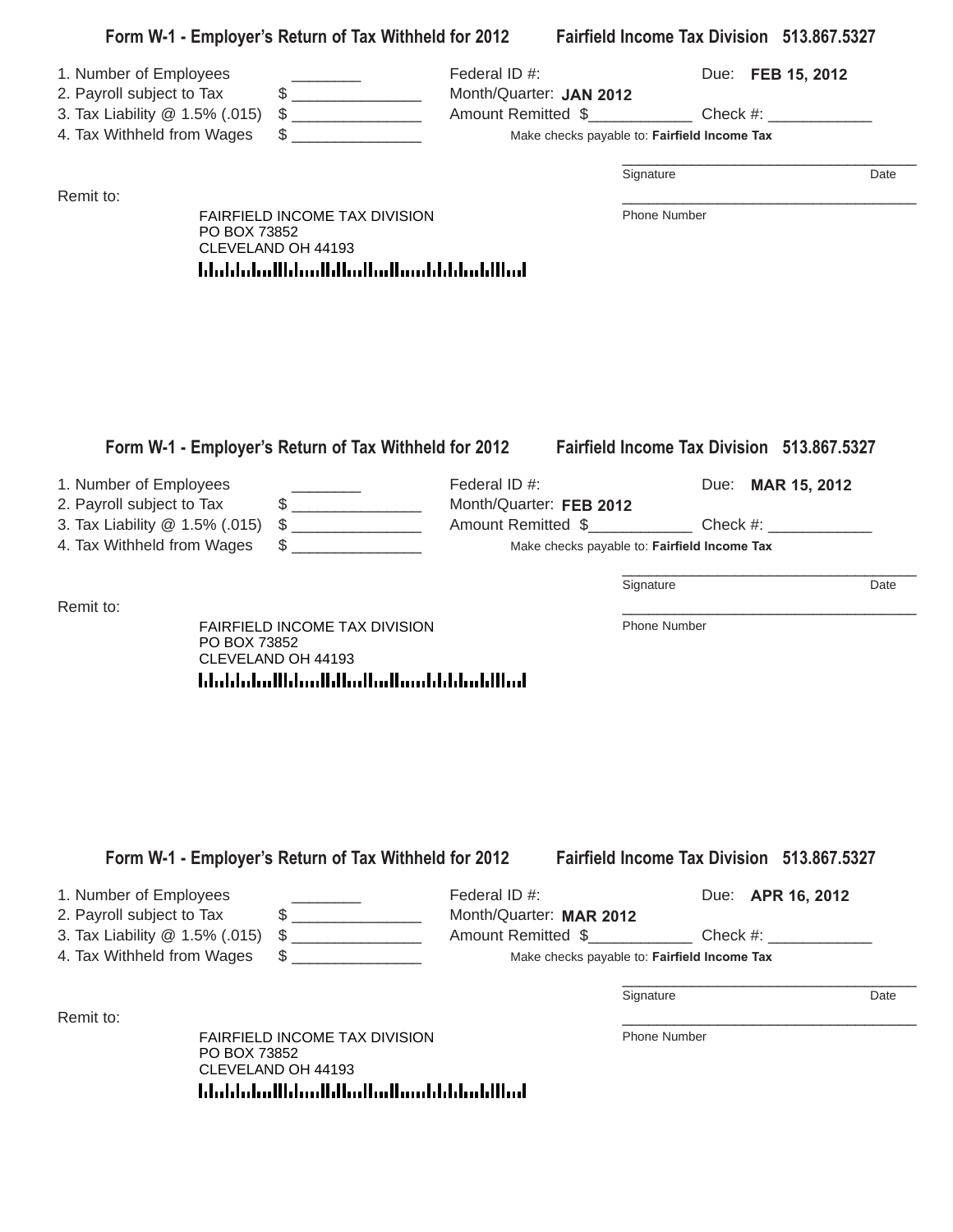|                                | Form W-1 - Employer's Return of Tax Withheld for 2012                                                                                                                                                                                                                                                                                                                                                                                                                                                               |                             |                                              | Fairfield Income Tax Division 513.867.5327                             |      |
|--------------------------------|---------------------------------------------------------------------------------------------------------------------------------------------------------------------------------------------------------------------------------------------------------------------------------------------------------------------------------------------------------------------------------------------------------------------------------------------------------------------------------------------------------------------|-----------------------------|----------------------------------------------|------------------------------------------------------------------------|------|
| 1. Number of Employees         |                                                                                                                                                                                                                                                                                                                                                                                                                                                                                                                     | Federal ID #:               |                                              | Due: MAY 15, 2012                                                      |      |
| 2. Payroll subject to Tax      | $\begin{picture}(20,10) \put(0,0){\line(1,0){10}} \put(15,0){\line(1,0){10}} \put(15,0){\line(1,0){10}} \put(15,0){\line(1,0){10}} \put(15,0){\line(1,0){10}} \put(15,0){\line(1,0){10}} \put(15,0){\line(1,0){10}} \put(15,0){\line(1,0){10}} \put(15,0){\line(1,0){10}} \put(15,0){\line(1,0){10}} \put(15,0){\line(1,0){10}} \put(15,0){\line(1$                                                                                                                                                                 | Month/Quarter: APR 2012     |                                              |                                                                        |      |
| 3. Tax Liability @ 1.5% (.015) | $\frac{1}{2}$ $\frac{1}{2}$ $\frac{1}{2}$ $\frac{1}{2}$ $\frac{1}{2}$ $\frac{1}{2}$ $\frac{1}{2}$ $\frac{1}{2}$ $\frac{1}{2}$ $\frac{1}{2}$ $\frac{1}{2}$ $\frac{1}{2}$ $\frac{1}{2}$ $\frac{1}{2}$ $\frac{1}{2}$ $\frac{1}{2}$ $\frac{1}{2}$ $\frac{1}{2}$ $\frac{1}{2}$ $\frac{1}{2}$ $\frac{1}{2}$ $\frac{1}{2}$                                                                                                                                                                                                 | Amount Remitted \$ Check #: |                                              |                                                                        |      |
| 4. Tax Withheld from Wages     | $\begin{array}{c} \texttt{\$} \\ \texttt{\$} \end{array} \qquad \qquad \begin{array}{c} \texttt{\$} \\ \texttt{\$} \end{array} \qquad \qquad \begin{array}{c} \texttt{\$} \\ \texttt{\$} \end{array} \qquad \qquad \begin{array}{c} \texttt{\$} \\ \texttt{\$} \end{array} \qquad \qquad \begin{array}{c} \texttt{\$} \\ \texttt{\$} \end{array} \qquad \qquad \begin{array}{c} \texttt{\$} \\ \texttt{\$} \end{array} \qquad \qquad \begin{array}{c} \texttt{\$} \\ \texttt{\$} \end{array} \qquad \qquad \begin{$ |                             | Make checks payable to: Fairfield Income Tax |                                                                        |      |
|                                |                                                                                                                                                                                                                                                                                                                                                                                                                                                                                                                     |                             | Signature                                    |                                                                        | Date |
| Remit to:                      |                                                                                                                                                                                                                                                                                                                                                                                                                                                                                                                     |                             |                                              |                                                                        |      |
| PO BOX 73852                   | <b>FAIRFIELD INCOME TAX DIVISION</b>                                                                                                                                                                                                                                                                                                                                                                                                                                                                                |                             | Phone Number                                 |                                                                        |      |
|                                | CLEVELAND OH 44193                                                                                                                                                                                                                                                                                                                                                                                                                                                                                                  |                             |                                              |                                                                        |      |
|                                | المطالبا بمليانا بالمسالسا المبايا المساوا المبارزا المارزا                                                                                                                                                                                                                                                                                                                                                                                                                                                         |                             |                                              |                                                                        |      |
|                                |                                                                                                                                                                                                                                                                                                                                                                                                                                                                                                                     |                             |                                              |                                                                        |      |
|                                | Form W-1 - Employer's Return of Tax Withheld for 2012                                                                                                                                                                                                                                                                                                                                                                                                                                                               |                             |                                              | <b>Fairfield Income Tax Division 513.867.5327</b>                      |      |
| 1. Number of Employees         |                                                                                                                                                                                                                                                                                                                                                                                                                                                                                                                     | Federal ID #:               |                                              | Due: <b>JUN 15, 2012</b>                                               |      |
| 2. Payroll subject to Tax      | $\begin{picture}(20,10) \put(0,0){\line(1,0){10}} \put(15,0){\line(1,0){10}} \put(15,0){\line(1,0){10}} \put(15,0){\line(1,0){10}} \put(15,0){\line(1,0){10}} \put(15,0){\line(1,0){10}} \put(15,0){\line(1,0){10}} \put(15,0){\line(1,0){10}} \put(15,0){\line(1,0){10}} \put(15,0){\line(1,0){10}} \put(15,0){\line(1,0){10}} \put(15,0){\line(1$                                                                                                                                                                 | Month/Quarter: MAY 2012     |                                              |                                                                        |      |
| 3. Tax Liability @ 1.5% (.015) | $\frac{1}{2}$ $\frac{1}{2}$ $\frac{1}{2}$ $\frac{1}{2}$ $\frac{1}{2}$ $\frac{1}{2}$ $\frac{1}{2}$ $\frac{1}{2}$ $\frac{1}{2}$ $\frac{1}{2}$ $\frac{1}{2}$ $\frac{1}{2}$ $\frac{1}{2}$ $\frac{1}{2}$ $\frac{1}{2}$ $\frac{1}{2}$ $\frac{1}{2}$ $\frac{1}{2}$ $\frac{1}{2}$ $\frac{1}{2}$ $\frac{1}{2}$ $\frac{1}{2}$                                                                                                                                                                                                 |                             |                                              |                                                                        |      |
| 4. Tax Withheld from Wages     | $\sim$                                                                                                                                                                                                                                                                                                                                                                                                                                                                                                              |                             | Make checks payable to: Fairfield Income Tax |                                                                        |      |
| Remit to:                      |                                                                                                                                                                                                                                                                                                                                                                                                                                                                                                                     |                             | Signature                                    |                                                                        | Date |
| PO BOX 73852                   | FAIRFIELD INCOME TAX DIVISION<br>CLEVELAND OH 44193<br><u>Idaldaladildaallilladladlaaddildadillad</u>                                                                                                                                                                                                                                                                                                                                                                                                               |                             | <b>Phone Number</b>                          |                                                                        |      |
| 1. Number of Employees         | Form W-1 - Employer's Return of Tax Withheld for 2012                                                                                                                                                                                                                                                                                                                                                                                                                                                               | Federal ID #:               |                                              | <b>Fairfield Income Tax Division 513,867,5327</b><br>Due: JUL 16, 2012 |      |
| 2. Payroll subject to Tax      | $\begin{picture}(20,10) \put(0,0){\vector(1,0){100}} \put(15,0){\vector(1,0){100}} \put(15,0){\vector(1,0){100}} \put(15,0){\vector(1,0){100}} \put(15,0){\vector(1,0){100}} \put(15,0){\vector(1,0){100}} \put(15,0){\vector(1,0){100}} \put(15,0){\vector(1,0){100}} \put(15,0){\vector(1,0){100}} \put(15,0){\vector(1,0){100}} \put(15,0){\vector(1,0){100}} \$                                                                                                                                                 | Month/Quarter: JUN 2012     |                                              |                                                                        |      |
| 3. Tax Liability @ 1.5% (.015) | $\begin{picture}(20,10) \put(0,0){\vector(1,0){100}} \put(15,0){\vector(1,0){100}} \put(15,0){\vector(1,0){100}} \put(15,0){\vector(1,0){100}} \put(15,0){\vector(1,0){100}} \put(15,0){\vector(1,0){100}} \put(15,0){\vector(1,0){100}} \put(15,0){\vector(1,0){100}} \put(15,0){\vector(1,0){100}} \put(15,0){\vector(1,0){100}} \put(15,0){\vector(1,0){100}} \$                                                                                                                                                 |                             |                                              |                                                                        |      |
| 4. Tax Withheld from Wages     | $\frac{1}{\sqrt{1-\frac{1}{2}}}\frac{1}{\sqrt{1-\frac{1}{2}}}\frac{1}{\sqrt{1-\frac{1}{2}}}\frac{1}{\sqrt{1-\frac{1}{2}}}\frac{1}{\sqrt{1-\frac{1}{2}}}\frac{1}{\sqrt{1-\frac{1}{2}}}\frac{1}{\sqrt{1-\frac{1}{2}}}\frac{1}{\sqrt{1-\frac{1}{2}}}\frac{1}{\sqrt{1-\frac{1}{2}}}\frac{1}{\sqrt{1-\frac{1}{2}}}\frac{1}{\sqrt{1-\frac{1}{2}}}\frac{1}{\sqrt{1-\frac{1}{2}}}\frac{1}{\sqrt{1-\frac{1}{2}}}\frac{1}{\sqrt{1-\frac{$                                                                                     |                             | Make checks payable to: Fairfield Income Tax |                                                                        |      |
|                                |                                                                                                                                                                                                                                                                                                                                                                                                                                                                                                                     |                             | Signature                                    |                                                                        | Date |
| Remit to:<br>PO BOX 73852      | FAIRFIELD INCOME TAX DIVISION<br>CLEVELAND OH 44193                                                                                                                                                                                                                                                                                                                                                                                                                                                                 |                             | <b>Phone Number</b>                          |                                                                        |      |
|                                | المطالبا بمليا بالمستلمينا بمباليا المساما بالملمانا                                                                                                                                                                                                                                                                                                                                                                                                                                                                |                             |                                              |                                                                        |      |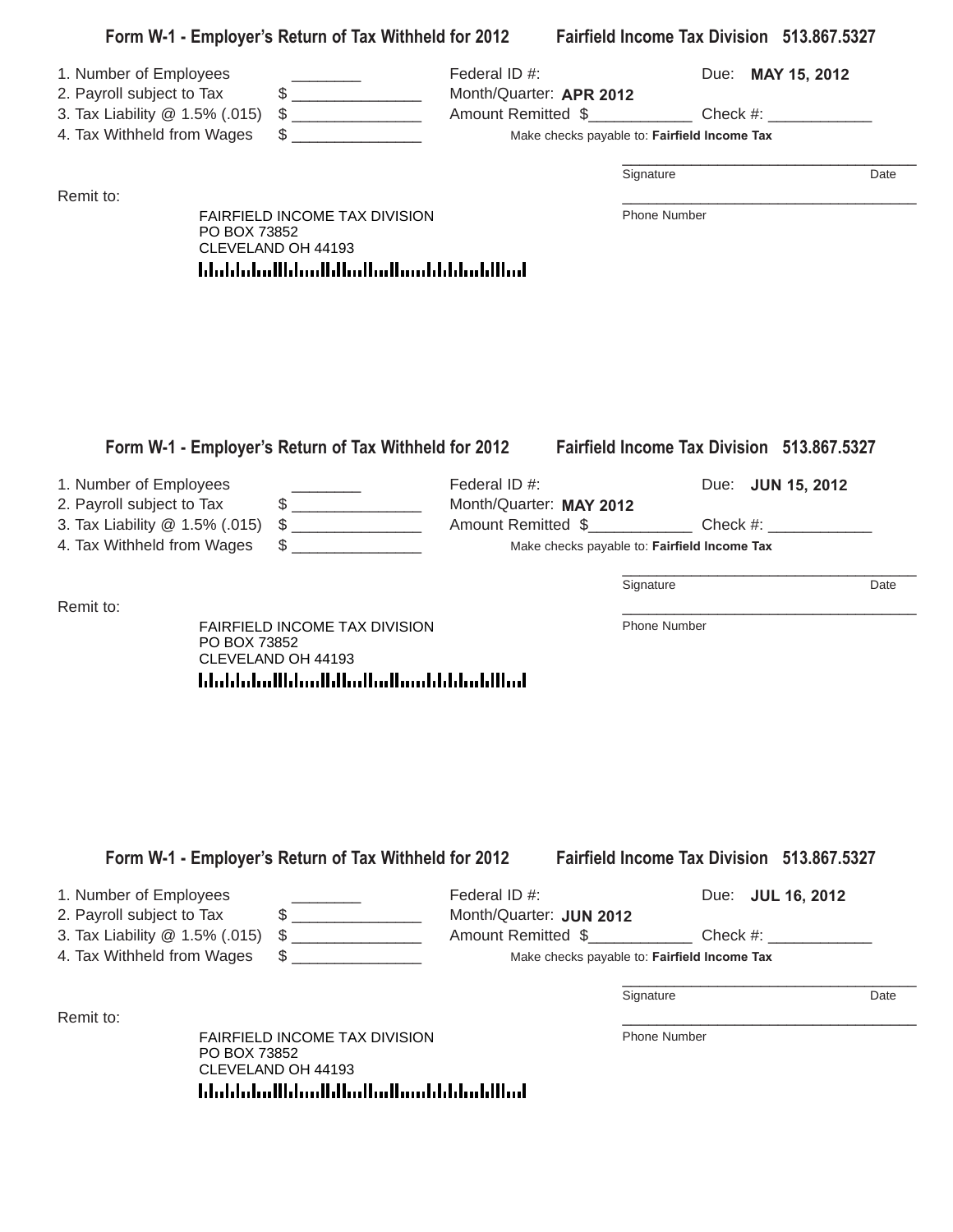| 1. Number of Employees<br>2. Payroll subject to Tax<br>3. Tax Liability @ 1.5% (.015) | $\qquad \qquad \$$                                                                                                | Federal ID #:<br>Month/Quarter: JUL 2012     |                           | Due: AUG 15, 2012                                 |      |
|---------------------------------------------------------------------------------------|-------------------------------------------------------------------------------------------------------------------|----------------------------------------------|---------------------------|---------------------------------------------------|------|
| 4. Tax Withheld from Wages                                                            | $\frac{1}{2}$                                                                                                     | Make checks payable to: Fairfield Income Tax |                           |                                                   |      |
| Remit to:<br>PO BOX 73852                                                             | <b>FAIRFIELD INCOME TAX DIVISION</b>                                                                              |                                              | Signature<br>Phone Number |                                                   | Date |
|                                                                                       | CLEVELAND OH 44193<br>المطالبا بمليانا بالمسالميا المطابا المساما الممامات                                        |                                              |                           |                                                   |      |
|                                                                                       |                                                                                                                   |                                              |                           | <b>Fairfield Income Tax Division 513.867.5327</b> |      |
| 1. Number of Employees                                                                | Form W-1 - Employer's Return of Tax Withheld for 2012                                                             | Federal ID #:                                |                           |                                                   |      |
| 2. Payroll subject to Tax                                                             | $$\overbrace{\hspace{2.5cm}}$                                                                                     | Month/Quarter: AUG 2012                      |                           | Due: SEP 17, 2012                                 |      |
| 3. Tax Liability @ 1.5% (.015)<br>4. Tax Withheld from Wages                          | <u> 1986 - Jan Barbarat, prima politik (</u>                                                                      | Make checks payable to: Fairfield Income Tax |                           |                                                   |      |
|                                                                                       |                                                                                                                   |                                              | Signature                 |                                                   | Date |
| Remit to:<br>PO BOX 73852                                                             | <b>FAIRFIELD INCOME TAX DIVISION</b><br>CLEVELAND OH 44193<br>المباليا بمليا بالمستالس المبايا استلمانا المتامانا |                                              | Phone Number              |                                                   |      |
|                                                                                       | Form W-1 - Employer's Return of Tax Withheld for 2012                                                             |                                              |                           | <b>Fairfield Income Tax Division 513,867,5327</b> |      |
| 1. Number of Employees                                                                |                                                                                                                   | Federal ID #:                                |                           | Due: <b>OCT 15, 2012</b>                          |      |
| 2. Payroll subject to Tax<br>3. Tax Liability @ 1.5% (.015)                           | $\qquad \qquad \$$                                                                                                | Month/Quarter: SEP 2012                      |                           |                                                   |      |
| 4. Tax Withheld from Wages                                                            |                                                                                                                   | Make checks payable to: Fairfield Income Tax |                           |                                                   |      |
|                                                                                       |                                                                                                                   |                                              | Signature                 |                                                   | Date |
| Remit to:<br>PO BOX 73852                                                             | <b>FAIRFIELD INCOME TAX DIVISION</b><br>CLEVELAND OH 44193                                                        |                                              | <b>Phone Number</b>       |                                                   |      |

CLEVELAND OH 44193-0002

| Form W-1 - Employer's Return of Tax Withheld for 2012 | <b>Fairfield Income Tax Division 513.867.5327</b> |  |
|-------------------------------------------------------|---------------------------------------------------|--|
|-------------------------------------------------------|---------------------------------------------------|--|